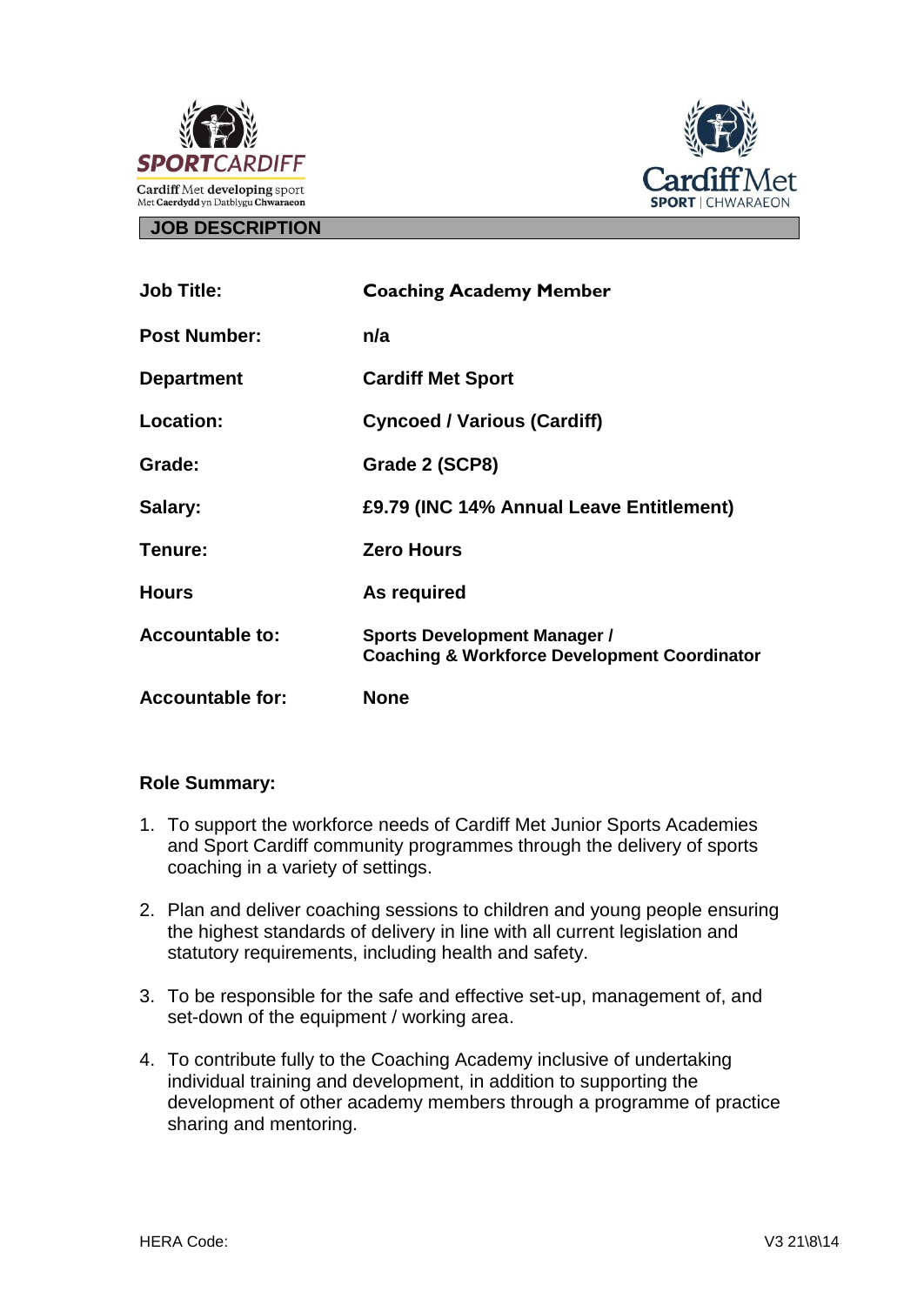### **Principal Duties and Responsibilities:**

- 1. To plan, organise, and deliver inclusive and engaging sports coaching sessions.
- 2. To adhere to policies, procedures, and expected behaviours as outline in the Coaching Academy code-of-conduct.
- 3. Prepare and implement Risk Assessments for each session delivered to ensure the equipment / venue is properly prepared for use, and any damage, wear, or accidents / near misses are reported appropriately.
- 4. To participate actively in supporting the principles and practice of equality of opportunity as laid down in the organisation's Equal Opportunities Policy.
- 5. To take reasonable care for the health and safety of yourself and other persons who may be affected by your acts or omissions and to comply with all health and safety legislation as appropriate.
- 6. As a term of your employment you may be required to undertake such other duties and/or times of work as may reasonably be required of you, commensurate with your grade or general level of responsibility within the organisation.

#### **Additional Information:**

The role will include weekend and evening work and will require the ability to work on Cardiff Met sites and in any of the six designated City Council Neighbourhood Management Areas as directed.

#### *Standard Notification*

**These guidelines are provided to assist you in the performance of your contract. The university is a dynamic organisation; therefore changes may be required from time to time. Any changes will be made in consultation with the post-holder. The Summary of Duties and Responsibilities is not intended to be an exhaustive list of tasks performed. Other associated technical tasks are likely to be performed as directed by the line manager.**

**It is accepted that individual staff will have a specialist skills and knowledge base in relation to the role they have been appointed to. In addition to this, Cardiff Metropolitan University expects that all staff will conduct themselves in a professional and courteous manner at all times and have particular regard for their responsibilities under Cardiff Metropolitan University's Equalities, Financial, Environmental and Sustainability, Human Resources and Health and Safety policies and procedures.**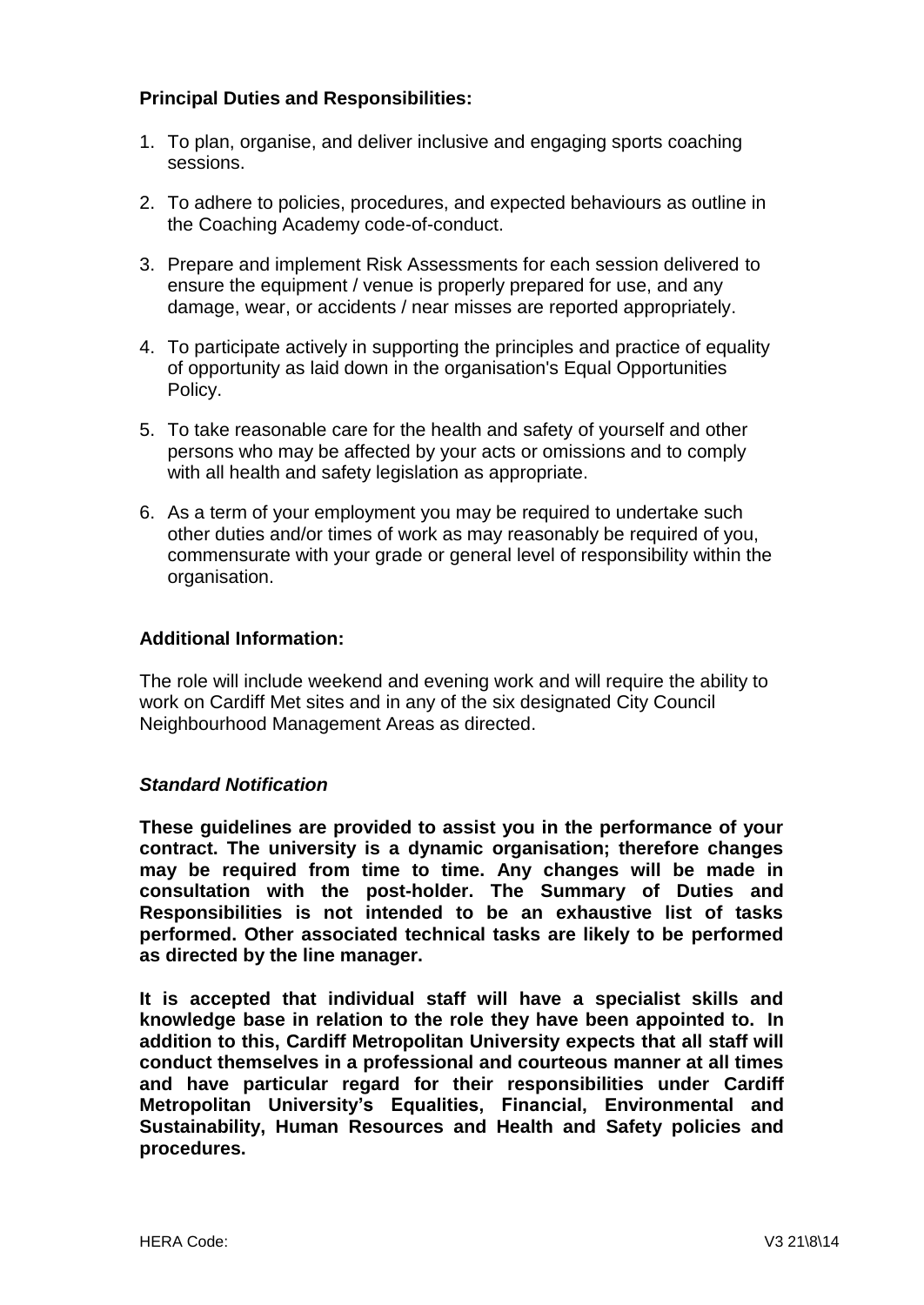



# **PERSON SPECIFICATION**

| w<br>۰.<br>I<br>×<br>٠ |  |
|------------------------|--|

**Coaching Academy Member**

\*Key<br>A -Application form I - Interview<br>T/P - Test/Prac Test/Practical

Unit/School: Cardiff Met Sport

| <b>FACTORS</b>                               | <b>ESSENTIAL AND DESIRABLE CRITERIA</b>                                                       | <b>ASSESSED</b><br><b>BY</b> |    |         |
|----------------------------------------------|-----------------------------------------------------------------------------------------------|------------------------------|----|---------|
|                                              |                                                                                               | $A^*$                        | I* | $T/P^*$ |
| Education &<br>Qualifications<br>(Essential) | Level 1 NGB / UKCC Coaching Qualification in at least one<br>sport                            | X                            |    |         |
|                                              | Undertaking study at Cardiff Met, with a minimum of 2<br>years of study remaining             | X.                           |    |         |
|                                              | Willingness to attend a series of induction / training courses<br>on commencement of post     | X                            | X  |         |
| Education &<br>Qualifications<br>(Desirable) | Level 2 NGB / UKCC Coaching qualification in at least one<br>sport                            | $\mathsf{x}$                 |    |         |
|                                              | Level I NGB / UKCC coaching qualifications in more than<br>one sport                          | X                            |    |         |
|                                              | Higher Sports Leadership Award (Level 3)                                                      | X                            |    |         |
|                                              | <b>First Aid certificate</b>                                                                  | X                            |    |         |
|                                              | <b>Child Protection Course Certificate</b>                                                    | X                            |    |         |
|                                              | Sports Coach UK 'Coaching Disabled Performers' /<br>Disability Inclusion Training certificate | $\mathsf{x}$                 |    |         |
| Knowledge<br>(Essential)                     | Understanding of coaching principles and techniques                                           |                              | X  | X       |
| Knowledge<br>(Desirable)                     | Applied understanding of coaching principles and<br>techniques across a range of environments |                              | X  | X       |